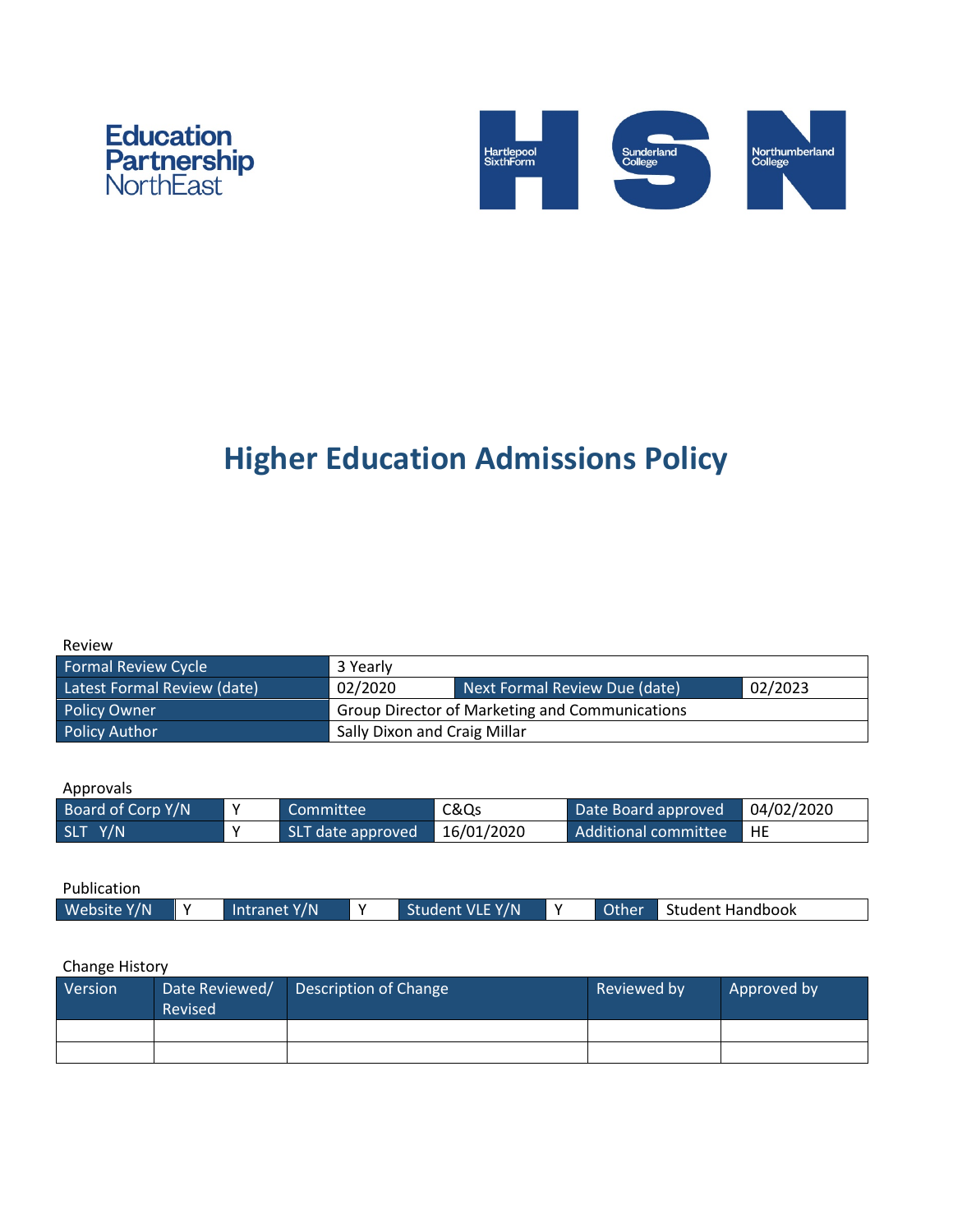# **Higher Education Admissions Policy**

#### **1. Policy Statement**

- 1.1. This policy is a policy of City of Sunderland College, trading as Education Partnership North East (which includes Sunderland College, Hartlepool Sixth Form College and Northumberland College). These colleges will be referred to as "the College" throughout this document.
- 1.2. We welcome applications from all prospective students with the motivation to learn and the potential to succeed regardless of age, gender, gender reassignment, race, religion or belief, pregnancy, marital or civil partnership status, disability, sexual orientation or social background. The College is committed to ensuring equality of opportunity for all individuals seeking a place on a programme and is committed to providing a fair and transparent admissions procedure.
- 1.3. This policy outlines the process to be followed to ensure:
	- All applications are dealt with on an individual basis and are considered fairly
	- All potential learners will be admitted onto a programme following the principle of 'Right Student, Right Course'

#### **2. Scope**

- 2.1. This admission policy provides the framework for admission practice for all higher education programmes defined as 'Prescribed' Higher Education by the Office for Students. The Policy has been developed by the Higher Education Team and reflects relevant legislation and good practice provided by higher education organisations, including the Quality Assurance Agency (QAA) and Supporting Professionalism in Admissions (SPA). The policy makes explicit the position in relation to a range of areas of admissions. These areas include: fair admissions and widening participation, the processes for handling applications from those with criminal convictions and our commitment to equity and efficiency in dealing with applications.
- 2.2. The scope of this policy is admissions to all programmes offered by the College including full and parttime further and higher education programmes. .

#### **3. Aims of the Policy/Underpinning Principles**

#### *Aims*

- 3.1. The College is committed to demonstrating sound practice in recruitment, selection and admission of students to all programmes offered by the College. The admissions process extends from preapplication stage up to and including enrolment and is crucial to establishing a positive relationship between applicants and the College. The College is committed to meeting the needs of all potential students wishing to undertake study at the College. This commitment is a key focus of the College's Mission, Vision and Values.
- 3.2. This policy and the procedure attached have been developed with regard to the quality agenda and requirements presented by the Review of Higher Education, and are underpinned by Chapter B2: Recruitment, selection and admission to higher education of the UK Quality Code (Quality Assurance Agency). In addition, guidance produced by Supporting Professionalism in Admissions (SPA) has been used to support the development of this policy and the associated procedure.
- 3.3. The policy aims to ensure a fair, effective, efficient, centralized and coordinated admissions process for all students wishing to study at the College. We will achieve this by ensuring that:
	- 3.3.1. Applicants are treated fairly, impartially and consistently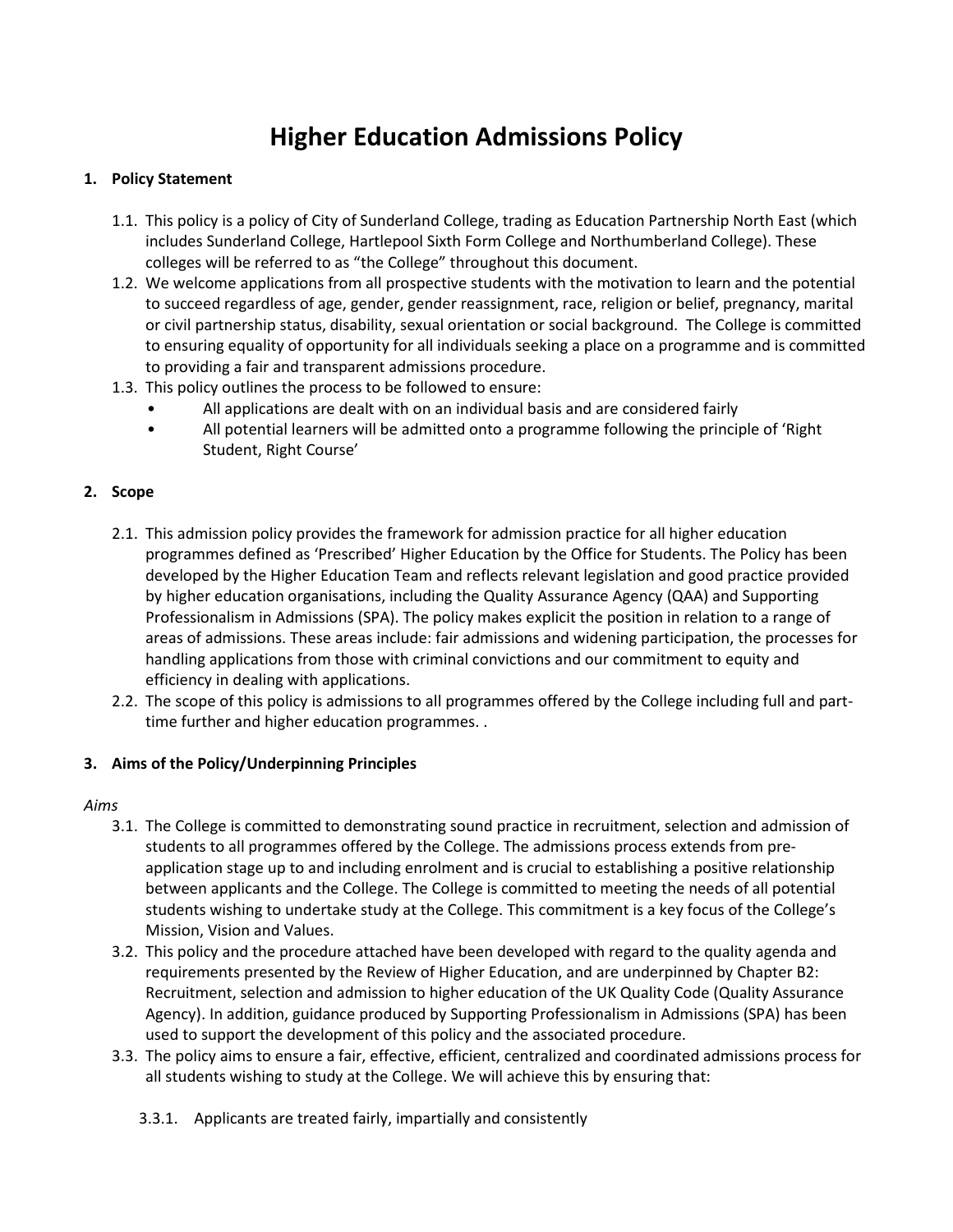- 3.3.2. Applicants are supported through the admissions process
- 3.3.3. Informed and sound decision making by applicants and the college is assured
- 3.3.4. National, regional and college strategic priorities are recognized
- 3.3.5. Information relating to entry criteria and programme content is up-to-date, accurate and accessible to applicants and college staff.
- 3.3.6. Safeguarding applicants interests by only accepting students who have a potential to complete the programme of study,
- 3.3.7. Complying with appropriate legislation and College policies

#### *GENERAL STATEMENT OF PRINCIPLES*

- 3.4. All applicants will be admitted onto a programme following the principle of "Right student, Right course", provided the following criteria are met:
	- 3.4.1. the applicant satisfies all pre-programme requirements, where relevant, including, completing all paperwork, attending appointments, returning requested forms on time.
	- 3.4.2. the applicant meets the specific entry requirements of a programme.
	- 3.4.3. the applicant meets all other admission criteria.
	- 3.4.4. where applicable, the applicant has satisfactory references.
	- 3.4.5. the applicant attends an interview, where required by a specific programme.
	- 3.4.6. where applicable, the applicant agrees to pay any fees required (admission to the College is conditional upon the payment, or agreed arrangements for the payment, of any fees by the due date).
	- 3.4.7. there are places available on the programme of study

#### 4. **RECRUITMENT PROCESS**

- 4.1. Those who are applying for admission to a Full-time university programme will normally do so through the Universities and Colleges Admissions Service (UCAS). Those applying to a Part-time university programme will normally do so direct to the college.
- 4.2. The process for admitting students at the College is centralised by the admissions team. in accordance with the approved Admissions Procedure.
- 4.3. Prospective applicants are advised to carefully read through the following section before submitting an application.

#### **5. SELECTION**

- 5.1. Entry requirements for each programme are set out in programme specification documentation and College advertising literature. Such entry requirements would normally show the expected number of UCAS points a student should hold. The colleges' requirements will be published on the programme pages of the college website and the UCAS website. Applicants are advised to always check College programme pages for the most up-to-date information. Entry requirements may be changed for individual students who can demonstrate alternative qualifications, or experience that leads tutors to believe that they will be successful on the programme. Applicants may be required to provide documentation which verifies the level and grade of qualifications achieved.
- 5.2. In the event of an offer being made for a programme still in the pre-validation stage, any advertising materials and any offers will make this clear. Where a programme does not run due to the programme not being approved, or where there are significant changes to a between the offer being made and the student commencing the programme, the admissions team will advise the applicant of this and the options available to them as soon as is feasible in writing.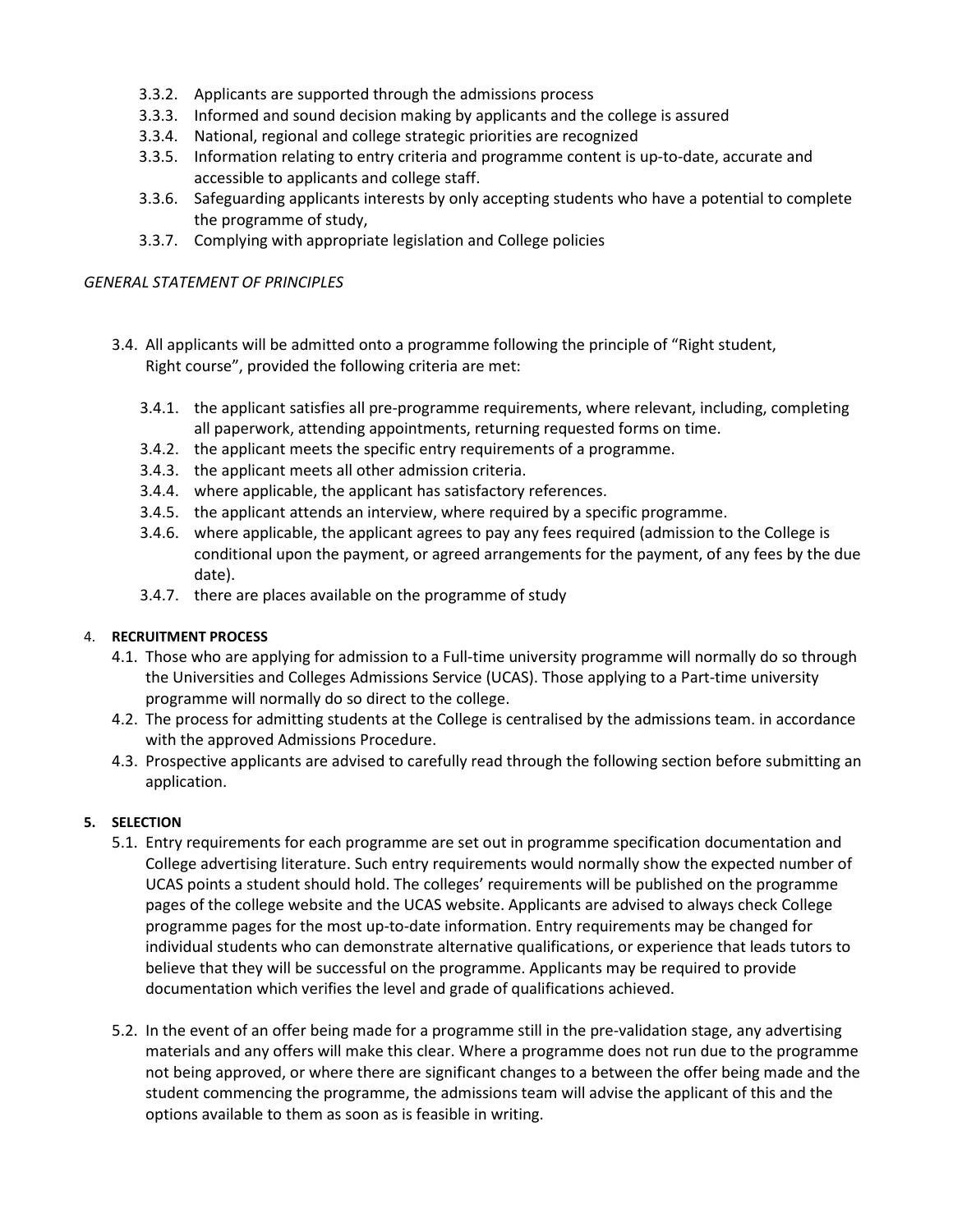# **6. INTERVIEWS**

- 6.1. In general, the College requires applicants to be interviewed; however the selection process for some programmes may require additional stages such as auditions. Interviews provide an opportunity for an applicant to demonstrate their skills and abilities, and interest in studying with the College, and are not tests. Interviews will be conducted using predefined criteria to ensure a fair and equitable experience for applicants.
- 6.2. The interview and decision-making will be consistent with the College's policy on equal opportunities. Following an interview, applicants will be notified of the outcome via UCAS Track.

# **7. PORTFOLIOS**

- 7.1. Interviews and portfolios are a requirement for some Arts programmes such as:
	- Film & Photography
	- Game and Interactive design
	- Fashion & Textiles
	- Illustration Arts
	- Media
- 7.2. Applicants may be required to submit a portfolio as part of the selection process and attend an interview. The portfolio assessment and interview will be consistent with the College's policy on equal opportunities

# **8. UCAS similarity detection and suspected fraud**

- 8.1. The College is notified by UCAS if their similarity detection system identifies any possible instances of plagiarism or fraud in applications made to us via UCAS. Direct undergraduate application documents submitted are also examined, and qualifications are verified with awarding bodies wherever necessary.
- 8.2. Offers of a place are conditional upon the information supplied to the College. False statements or omissions of relevant information may lead to the withdrawal of an offer or a place. It is your responsibility to ensure that the information that you provide is accurate and complete.

# **9. RELEVANT CRIMINAL CONVICTIONS**

- 9.1. In accordance with our principles, the College provides a fair and transparent decision making process for all applications, including applicants declaring a criminal conviction. Applications are subjected to the standard admissions procedures, and if it is decided to make an offer, additional steps are taken to liaise with the applicant and establish the nature of the offence, and any other action required, the college reserves the right to withdraw the offer.
- 9.2. For some programmes, disclosure is required by law, particularly for programmes in health and related areas, social work, teaching or working with children. The College will follow the procedures outlined by the Disclosure and Barring Service (DBS) in respect of the application. The decision to make an offer rests with the relevant department, in some cases before a DBS has been provided. In cases where an offer has been made, and a DBS indicates an unsuitability for the programme of study, the college reserves the right to withdraw the offer.
- 9.3. If it is discovered during the application process, that an applicant has a relevant criminal conviction that is not spent, and the box has not been ticked on the UCAS form, the College may deduce that the applicant has knowingly withheld information and the college reserves the right to withdraw the offer.
- 9.4. It is your responsibility to ensure that the information you provide is accurate, and to quickly respond to our requests for additional information in support of your application. If you do not respond to our requests, we will assume that you do not wish to progress any further, and will terminate your application.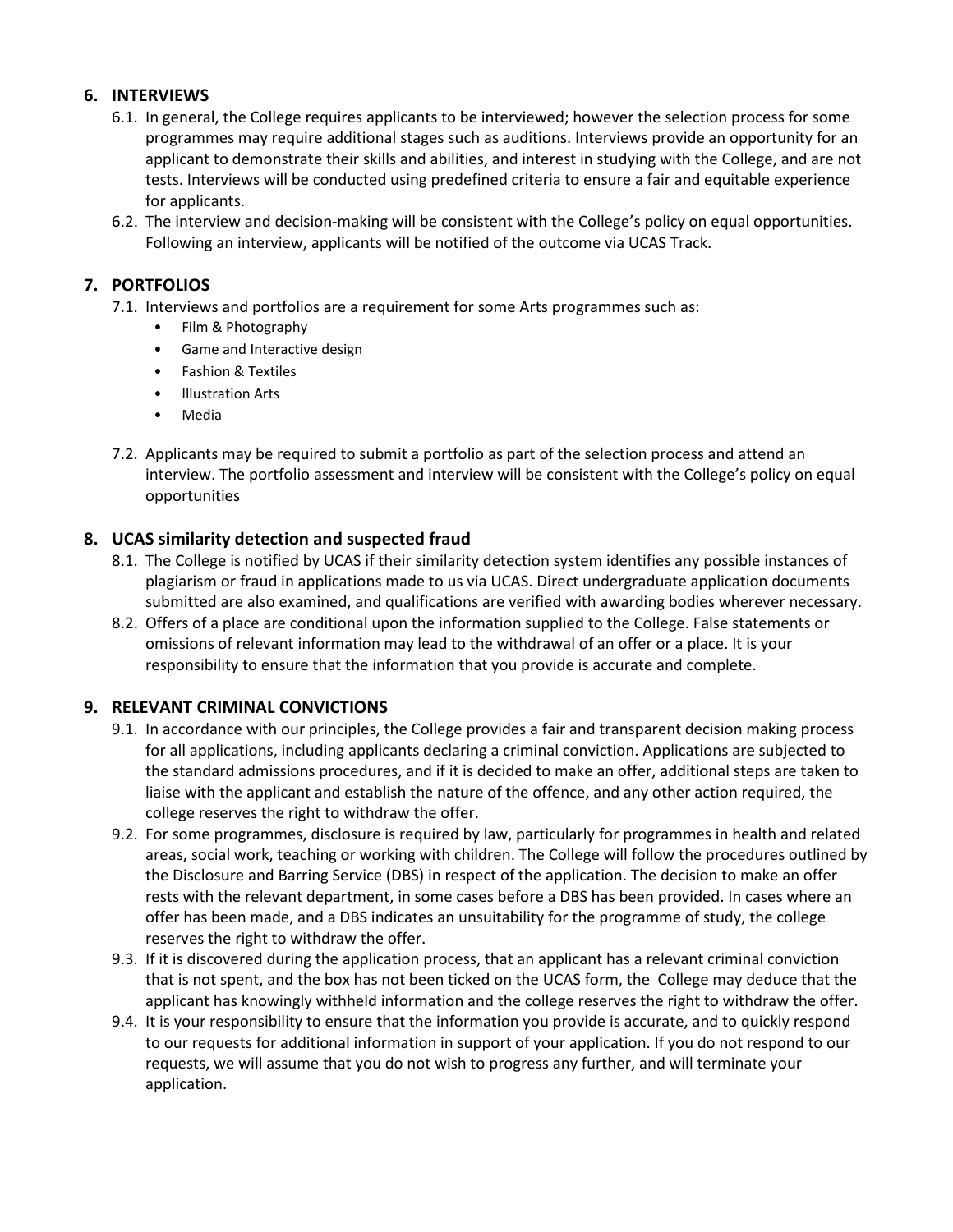# **10. DISABILITY**

- 10.1. The College welcomes applications from applicants with disabilities, and complies with relevant legislation regarding disability. Applicants will be subject to standard academic selection procedures. Some students may be invited to attend an information meeting to ensure that the college can provide the required support, to indicate where any adjustments may need to be made and to discuss the capabilities required to complete the programme.
- 10.2. Early disclosure of a disability will assist the College with understanding and supporting your individual needs. It is your responsibility to ensure that you make the college aware of your disability. If during the process of your application, your personal circumstances alter, or you are affected by an injury or disability, please contact the admissions office.

# **11. MINORS (Under 18s)**

- 11.1. The College welcomes applications from minors admitted as students. If we offer a place to an applicant who is under the age of 18 it is because the College believes that this individual has the ability, potential and intellect to successfully complete the programme offered.
- 11.2. The College does not expect to act 'in loco parentis' and the applicant will need to provide details of their legal guardian. Minors are subject to any legal age restrictions.
- 11.3. Overseas migrants who are under 18 are legally required, under the rules of the UKBA, to provide a letter of consent from their parent/legal guardian, consenting to the arrangements with regard to the migrant's application, travel, reception and care arrangements in the UK. Migrants aged 16 or 17 have the legal right to live independently in the UK, and so may make their own arrangements for accommodation. But they require the consent of their parent(s) or legal guardian to do this and (if applying from overseas) to travel to the UK.

# **12. NON-TRADITIONAL LEARNERS AND RETURNERS TO STUDY**

12.1. The College welcomes the admission of non-traditional learners to the College community and the diverse range of skills and experiences that you bring with you. We will consider entry based on any previous experience under RPL (Recognition of Prior Learning) or REL (Recognition of Experiential Learning). Applications should be sent to the admissions office in the first instance.

# **13. EXTENUATING, MITIGATING OR MEDICAL CIRCUMSTANCES**

13.1. We take into account extenuating, mitigating and medical circumstances that are brought to the College's attention during the application process up until enrolment. We require a supporting statement from the academic referee, and we welcome direct communication from a senior staff member or official from a school/college or local community in support of an applicant's circumstances.

#### **14. COMPLAINTS**

- 14.1. Each application is processed in a fair and transparent way. If an applicant believes that, in the processing of their application, the actions of the college have fallen below the standard expected then an applicant may make a complaint. A complaint relates to the operation of the College's application process and/or its outcome, or the actions or behaviour of a member of staff involved in the admissions process.
- 14.2. Should an applicant wish to make a complaint/grievance, they are advised to put their complaint in writing to the Director of Quality, Teaching, Learning and Assessment who will acknowledge the complaint, investigate and respond on behalf of the College. Under normal circumstances, applicants should expect to have a response within 15 working days of receipt of the letter.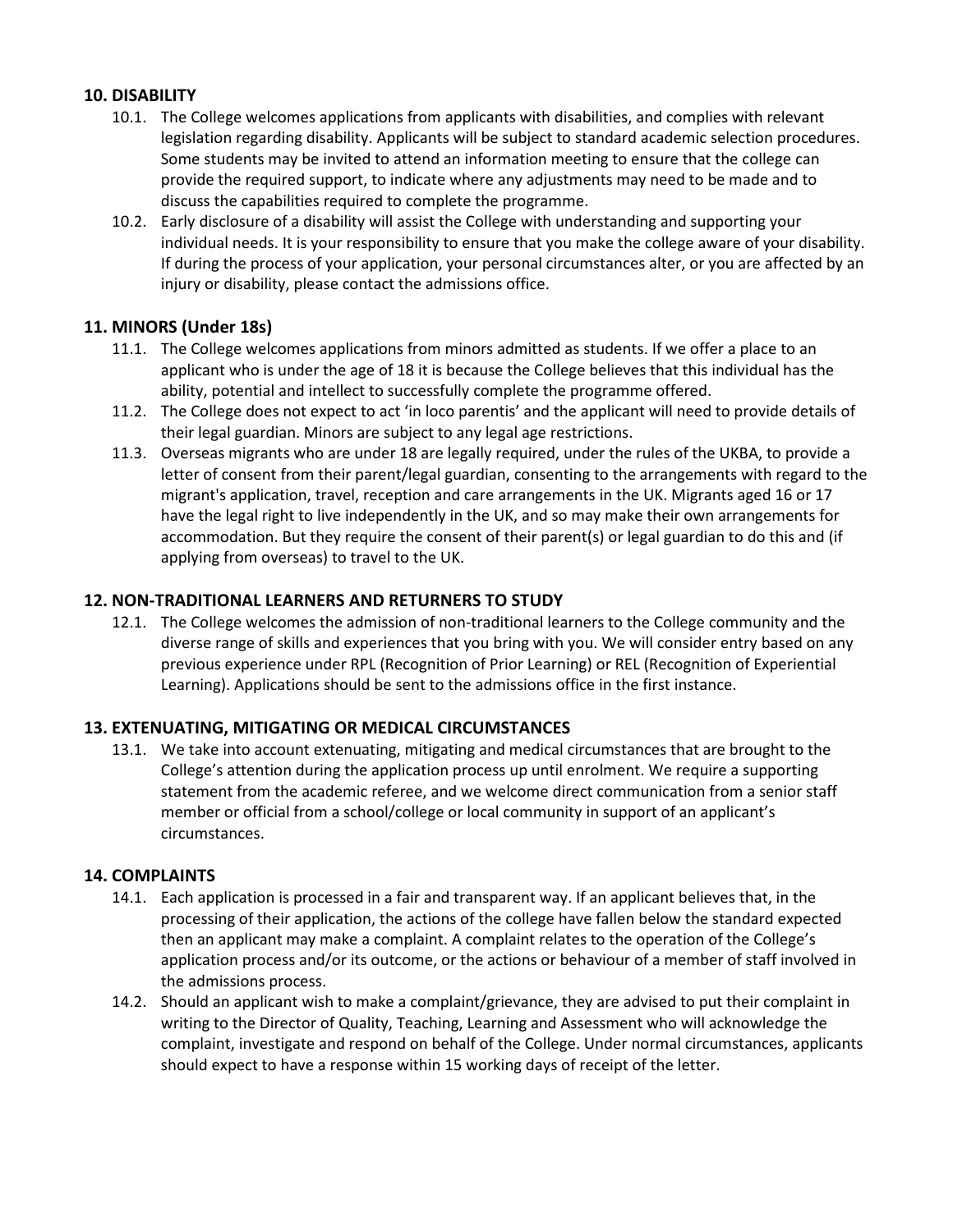# **15. APPEALS**

15.1. Each application is considered in accordance with our principles and offers are made based on the information provided on the application form. If an applicant believes that, in its consideration of their application, the actions of the College have fallen below the standard expected then an applicant may make an appeal. An appeal should relate to the process of decision making rather than the decision itself which is a question of academic judgment. There is no automatic right of appeal against a decision on whether or not to offer a place. If you wish to make an appeal you should refer to the Higher Education Admissions Appeals Policy.

# **16. Applicant feedback**

- 16.1. The College is committed to providing appropriate feedback to an applicant upon written request only. The request for feedback must be received within 28 days of the College's decision. Feedback will be provided via email direct to the applicant within 10 days.
- 16.2. If an applicant wishes to make a complaint or request a review of an admissions decision after they have received feedback, this must be directed to the Director of Quality, Teaching, Learning and Assessment in the first instance.

# **17. ENTRY REQUIREMENTS AND QUALIFICATIONS**

- 17.1. The entry requirements will be published on our programme pages and the UCAS website. Applicants are advised to always check the College programme pages for the most up-to-date information.
- 17.2. The College will make available entry requirements for all its programmes. All admissions decisions will be made against detailed criteria which will specify:
	- Typical academic entry requirements
	- Relevant experience and/or other qualities
	- Achievement of a specific grade in a subject
- 17.3. The College's minimum entry requirements are intended to:
	- Ensure that applicants are appropriately prepared for study in higher education
	- Draw attention to the diversity of qualifications that can prepare applicants for higher education
	- Support admissions tutors in recruiting suitably prepared students

# 17.4. **Entry to Stage 2**

17.4.1. The entry requirements for stage 2 are higher than those required for entry onto stage zero or one. Evidence of the modules already taken will be requested. Where applicants fail to meet the enhanced requirements but meet the standard requirements for stage one entry, an offer will be made. Enquiries should be made to the Admissions Office in the first instance.

#### 17.5. **Progression to Top-Up Year**

17.5.1. Those applicants applying to top-up their Foundation Degree to the agreed top-up programme at the College, and meet the entry requirements for the specified programme, will be guaranteed an offer of a place. However, due to the availability of places this may not always be for the immediate year following the attainment of your award, and an offer will be made on the basis of first-come-first served. The offer of a deferred entry place will be valid for up to three years. Applicants are advised to take notice of the initial application deadline of 15 January.

#### **18. ACCREDITATION OF PRIOR LEARNING**

18.1. The achievement of formal qualifications is not the only way of identifying a student's potential. Admissions staff will assess the application 'holistically', taking into account skills, experience and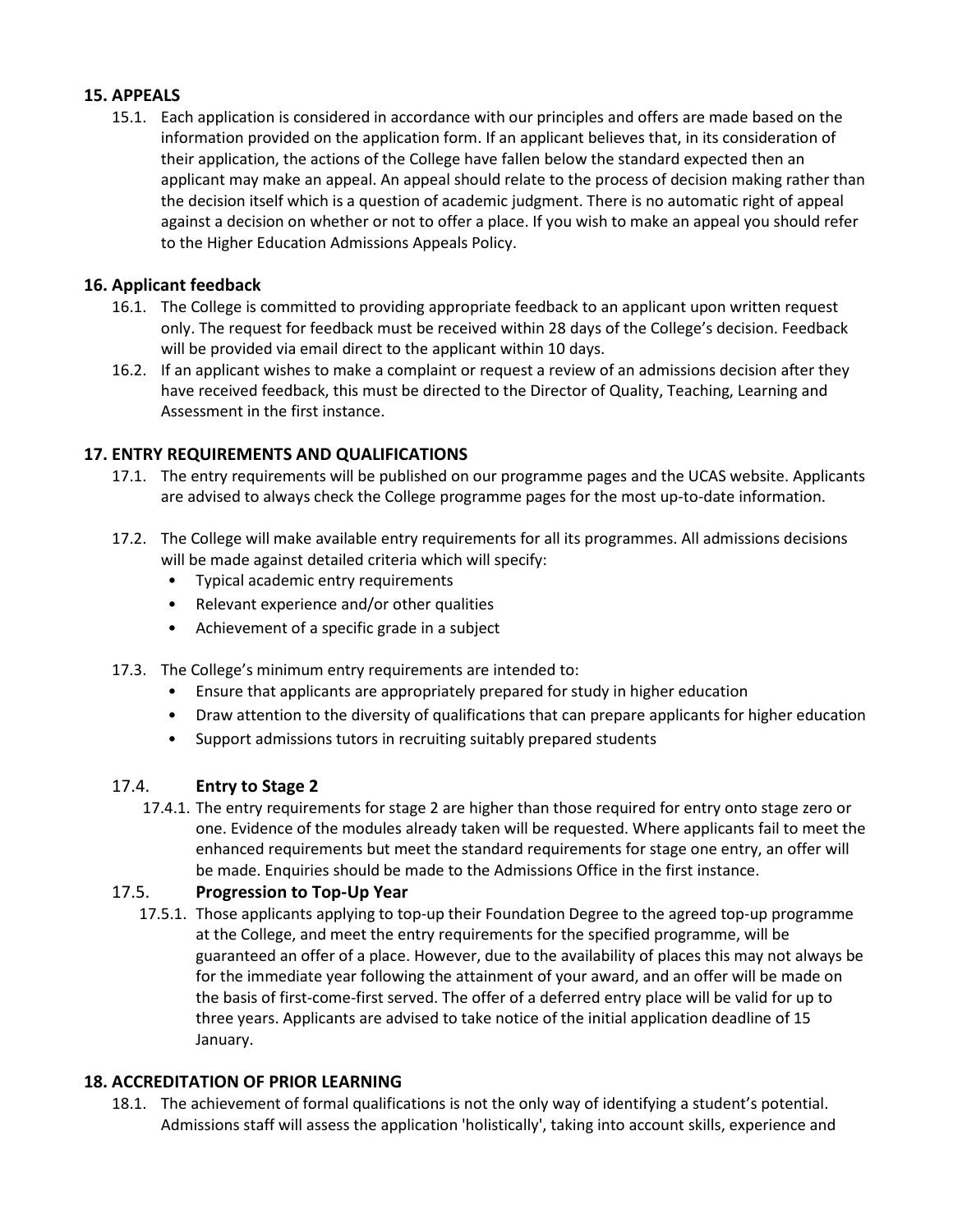abilities as well as commitment and motivation to study to establish whether the applicant has the potential to benefit from the programme and graduate successfully. Experience may include knowledge or practice gained from previous work or study, voluntary or community involvement or care responsibilities. Applications will be dealt with on their individual merits.

# **19. Confirmation**

19.1. Applicants who narrowly fail to satisfy the specific academic conditions of their offer come results time, may still be offered a place, subject to the overall availability of places. Applicants in the UCAS scheme are notified of their acceptance through UCAS Track.

#### **20. Discontinued Programmes**

20.1. If the College has cause to discontinue a programme during an admissions cycle, applicants will be notified as soon as is practicable. Further information is available the College's Terms and Conditions and Student Protection Plan

#### **21. Responsibilities**

- 21.1. The College Governors are responsible for:
	- Approval of the College HE Admissions Policy
	- understanding and ensuring effective compliance of the College HE Admissions Policy
- 21.2. The College Senior Leadership Team are responsible for:
	- overseeing the effective implementation of the Admissions Policy
- 21.3. Line Managers are responsible for:
	- adhering to the Admissions Policy
- 21.4. Teaching staff have responsibility to:
	- ensure programme information in the public domain is up-to-date and ensures the applicant can make informed decisions.
	- address and respond to any enquiries regarding the admission of a student in a timely manner
	- ensure that accurate information is available to prospective applicants about their programmes admissions procedure.
	- ensure that selection processes are followed consistently and fairly and that transparent entry requirements, both academic and non-academic, are used to underpin the judgments made during the selection process.
	- inform applicants of any obligations placed on them at the time the offer is being made.
	- inform applicants of any changes to the programme are made between the time of placing an offer and enrolment in a timely manner.
	- once an applicant has accepted a place, provide applicants with information about the arrangements for enrolment, registration, induction and orientation to the College and the programme;
	- provide feedback to an applicant who has not been offered a place on the reason why they were unsuccessful.
- 21.5. The Student Council is responsible for:
	- collecting constructive feedback from students on their experiences of the admissions process in order to inform management and staff of possible improvements
- 21.6. Applicants are responsible for ensuring that they: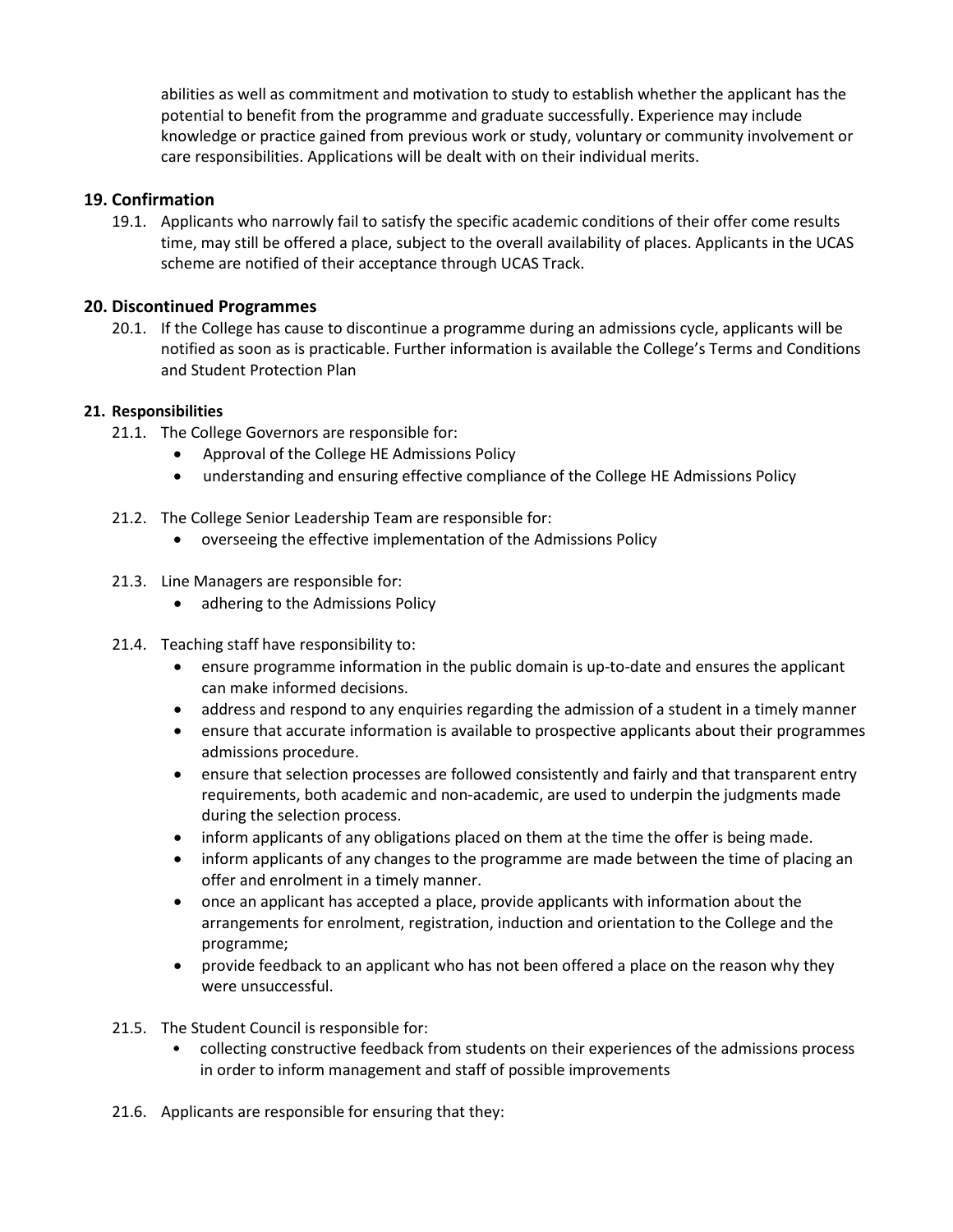- are familiar with the admissions process relevant to the programme they are applying for.
- adhere to the Colleges procedures associated with the admissions process;
- adhere to the obligations placed upon them at the time the offer is made;
- confirm acceptance or refusal of a place within the agreed time;
- engage fully with the induction and orientation activities delivered by the college.

#### **22. Implementation**

- 22.1. Definitions. The following terms used in this policy are defined as:
	- *Entry Requirements* what applicants need such as particular qualifications e.g. GCSEs prior to joining a programme
	- *DBS*-particular applicants will need to have their police record checked. The Disclosure Barring Service (DBS) carries out these checks on behalf of the police.
	- *IELTS Score* The International English Language Testing System, is an international standardised test of English proficiency for non-native English language speakers. Applicants will be given a score from 1 to 9 for each part of the test – Listening, Reading, Writing and Speaking. The average produces the overall band score.

#### **23. Policy Monitoring and Review**

- 23.1. This policy will be reviewed every three years unless changes to legislation requires earlier review.
- 23.2. The effectiveness of this policy is reviewed through:
	- Feedback from applicants on the effectiveness of the policy and procedure
	- Feedback from staff on the effectiveness of the policy and procedure
	- Feedback received from awarding bodies and from external review activities
	- Review of applications denied admissions with a report going to SLT

#### 24. **Equality Impact Assessment**

*(Consider whether the policy or procedures may disproportionately impact any group.)*

| Have you sought consultation on<br>this policy?       |        |                              |                 |                      |
|-------------------------------------------------------|--------|------------------------------|-----------------|----------------------|
| Details:                                              |        |                              |                 |                      |
| Could a particular group                              | Impact | <b>Description of Impact</b> | <b>Evidence</b> | Mitigation/          |
| be affected (negatively or                            | Y/N    |                              |                 | <b>Justification</b> |
| positively)?                                          |        |                              |                 |                      |
| Protected characteristics under the Equality Act 2010 |        |                              |                 |                      |
| Age                                                   |        | Students who meet            |                 | Staff training to    |
| Disability                                            | Υ      | entry requirements must      |                 | include E&D          |
| <b>Gender Reassignment</b>                            | Y      | be accepted onto a           |                 | compulsory           |
| Marriage and Civil                                    | Y      | programme.                   |                 | training and         |
| Partnership                                           |        |                              |                 | refresher            |
| Pregnancy and maternity                               | Y      | Consideration on             |                 | training. Other      |
| Race                                                  | Υ      | potential impact should      |                 | training             |
| Religion or belief                                    | Υ      | be given when a student      |                 | programmes           |
| <b>Sex</b>                                            | Υ      | does not meet the entry      |                 | such as              |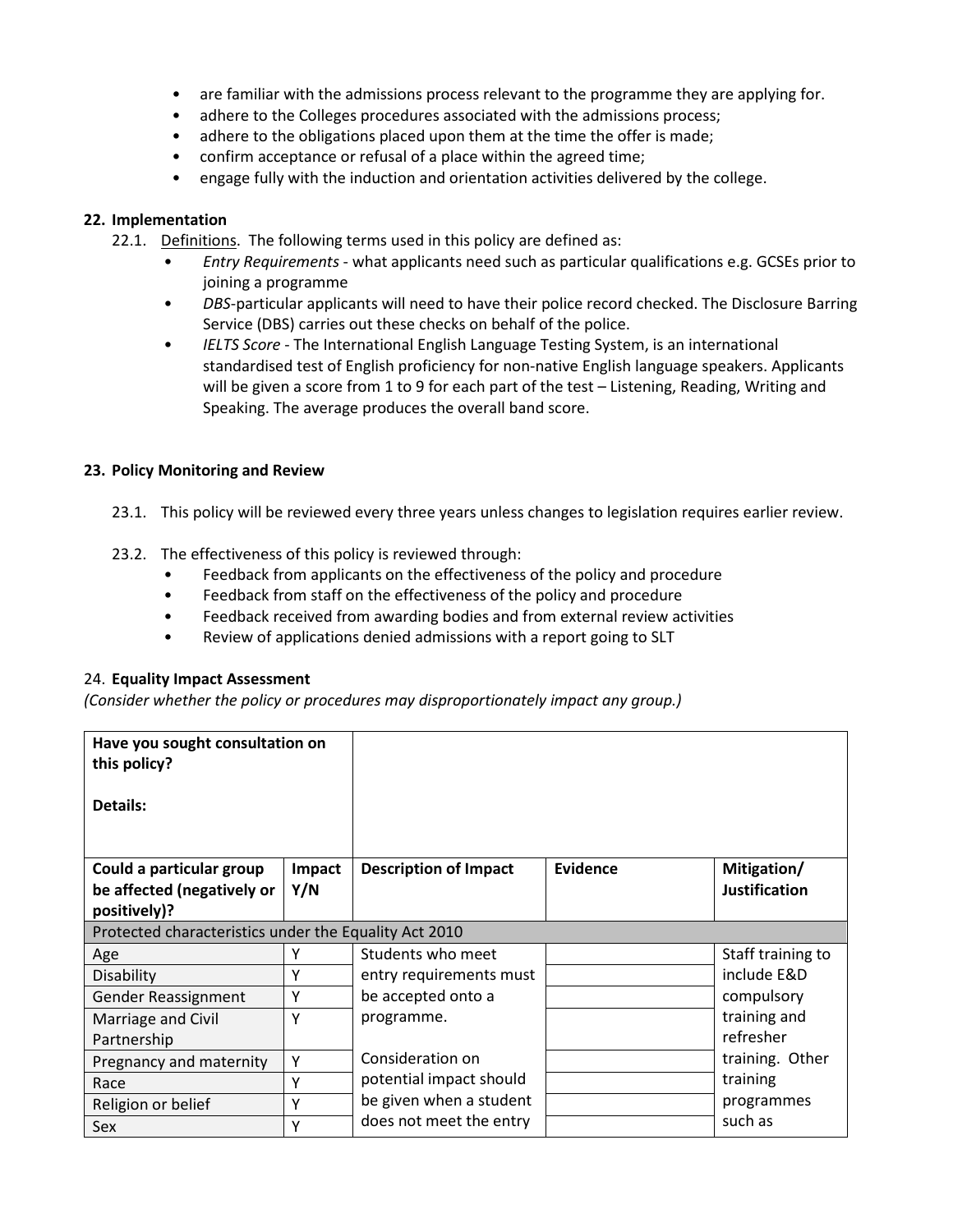| <b>Sexual Orientation</b>              | Y | formal criteria and could | unconscious     |
|----------------------------------------|---|---------------------------|-----------------|
|                                        |   | secure a place via the    | bias training   |
|                                        |   | non-standard entry        | should be       |
|                                        |   | process.                  | delivered.      |
|                                        |   |                           |                 |
|                                        |   |                           | Reports will    |
|                                        |   |                           | monitor the     |
|                                        |   |                           | 'rejection' of  |
|                                        |   |                           | applications to |
|                                        |   |                           | ensure they are |
|                                        |   |                           | assessed and    |
|                                        |   |                           | consistency     |
|                                        |   |                           | applied.        |
| Additional characteristics to consider |   |                           |                 |
| Young Persons in Care &                |   | As above                  | As above        |
| Care Leavers                           |   |                           |                 |
| Young Carers & Care                    |   | As above                  | As above        |
| Givers                                 |   |                           |                 |
| <b>Young Parents</b>                   |   | As above                  | As above        |
| <b>Youth Offenders</b>                 |   | As above                  | As above        |
| <b>Those Receiving Free</b>            |   | As above                  | As above        |
| <b>School Meals</b>                    |   |                           |                 |
| If there is no impact,                 |   |                           |                 |
| please explain:                        |   |                           |                 |
|                                        |   |                           |                 |